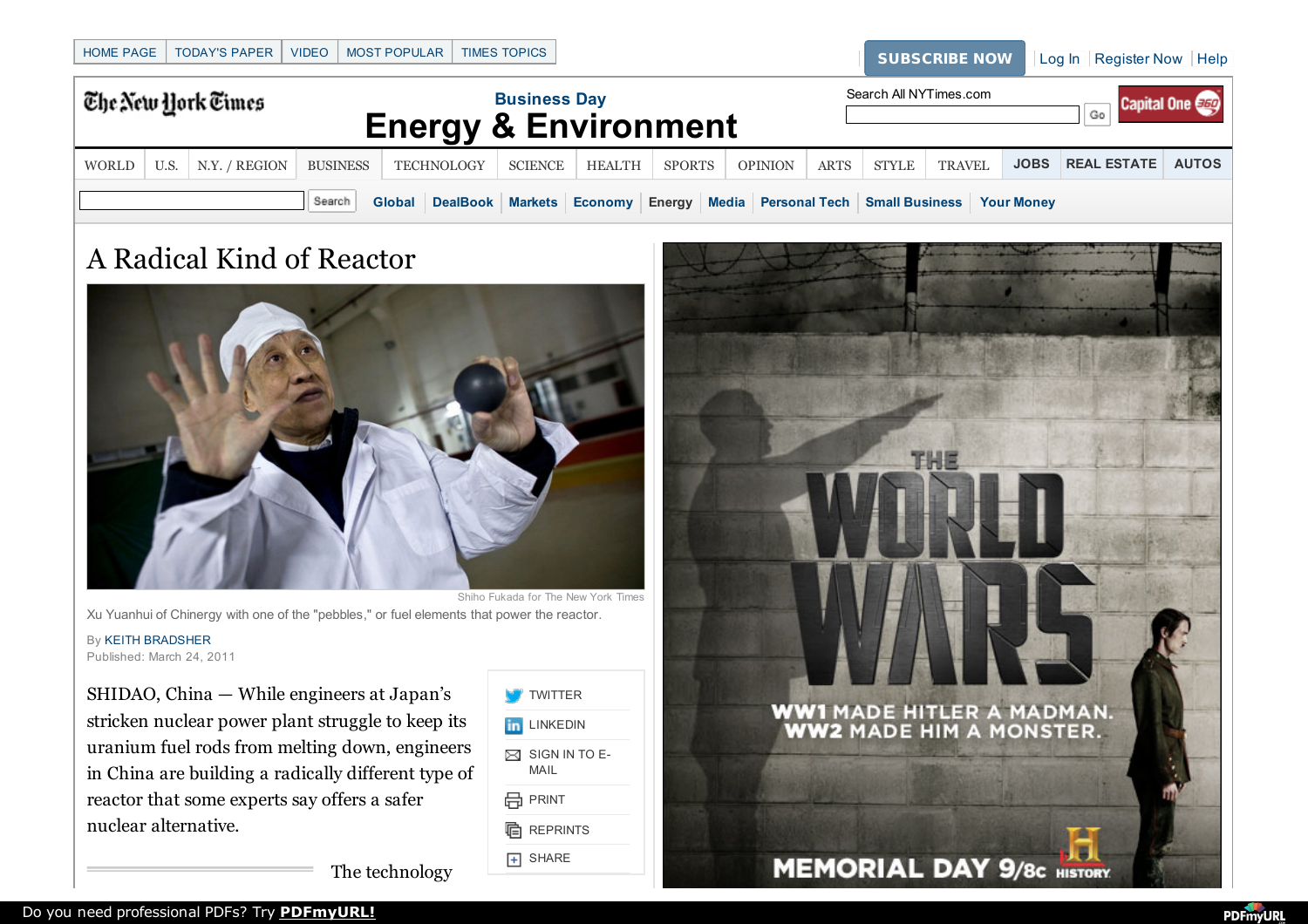## **Multimedia**



A [Different](http://www.nytimes.com/interactive/2011/03/25/business/energy-environment/20110325-chinanuke.html?ref=energy-environment) Kind of Nuclear Reactor in China

## **Related**

[Pressing](http://www.nytimes.com/2011/03/25/business/global/25chinaside.html?ref=energy-environment) Ahead Where Others Have Failed (March 25, 2011)

**E**<sub>S</sub> [Enlarge](javascript:pop_me_up2() This Image



Engineers have been trained to oversee the controls on a test pebblebed reactor that has been operating for a decade near Beijing.



Shiho Fukada for The New York Times

will be used in two reactors here on a peninsula jutting into the Yellow Sea, where the Chinese government is expected to let construction proceed even as the world debates the wisdom of nuclear power.

Rather than using conventional fuel rod assemblies of the sort leaking radiation in Japan, each packed with nearly 400 pounds of uranium, the Chinese reactors will use hundreds of thousands of billiard-ball-size fuel elements, each cloaked in its own protective layer of graphite.

The coating moderates the pace of nuclear reactions and is meant to ensure that if the plant had to be shut down in an emergency, the reaction would slowly stop on its own and not lead to a meltdown.

The reactors will also be cooled by nonexplosive helium gas instead of depending on a steady source of water — a critical problem with the damaged reactors at Japan's Fukushima Daiichi power plant. And unlike those reactors, the Chinese reactors are designed to gradually dissipate heat on their own, even if coolant is lost.

If the new plants here prove viable, China plans to build dozens more of



Do you need professional PDFs? Try **[PDFmyURL!](http://pdfmyurl.com)**

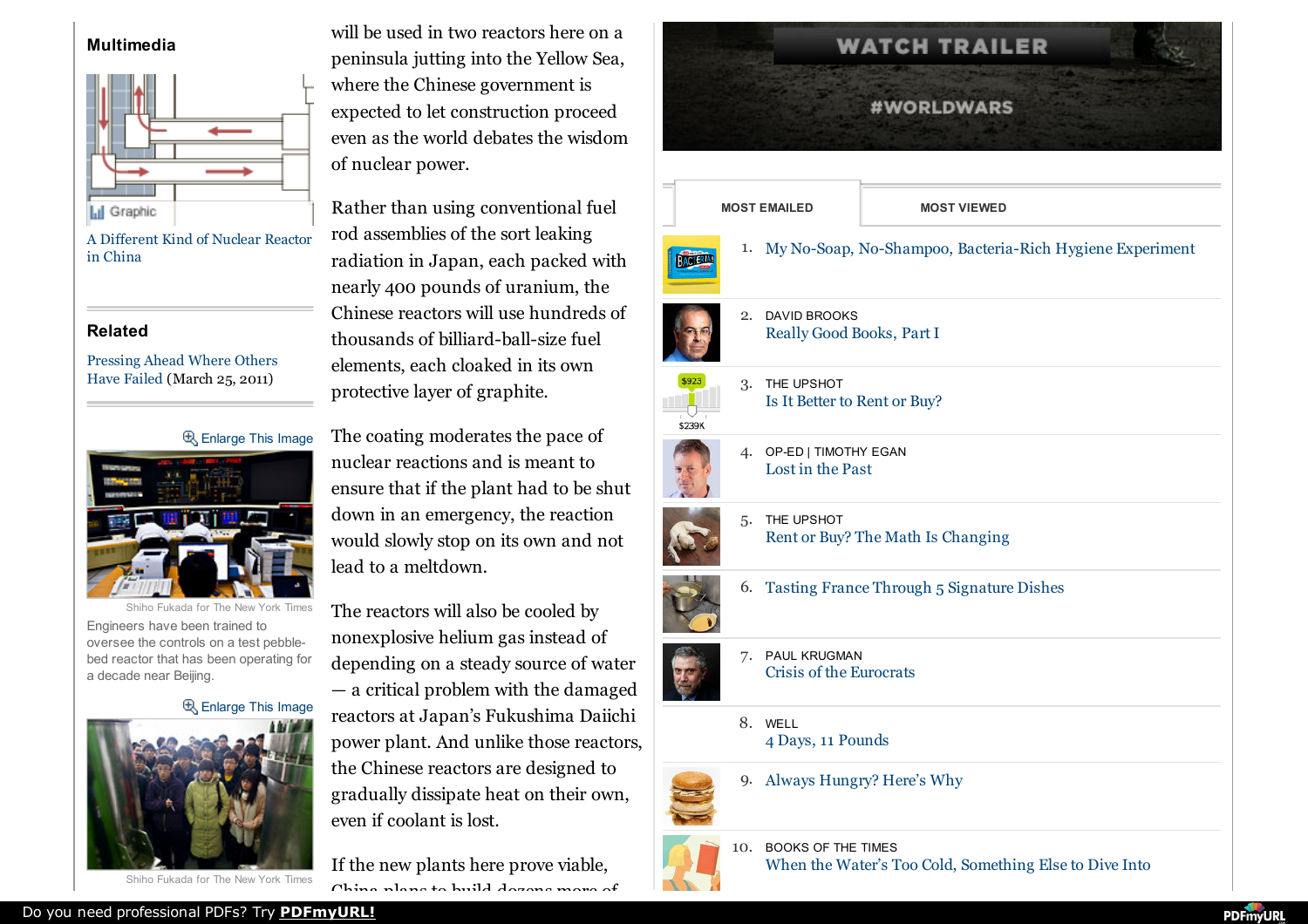Students look at an experimental reactor project built at Tsinghua University, north of Beijing.



China plans to build dozens more of them in coming years.

The technology under construction here, known as a pebble-bed reactor, is not new. Germany, South Africa and the United States have all experimented with it, before abandoning it over technical problems or a lack of financing.

But as in many other areas of alternative energy, including solar panels and wind [turbines](http://topics.nytimes.com/top/reference/timestopics/subjects/w/wind_power/index.html?inline=nyt-classifier), China is now taking the lead in actually building the next-generation technology. The government has paid for all of the research and development costs for the two pebble-bed reactors being built

here, and will cover 30 percent of the construction costs.

Despite Japan's crisis, China still plans to build as many as 50 nuclear reactors over the next five years — more than the rest of the world combined. Most of this next wave will be of more conventional designs.

But if the pebble-bed approach works as advertised, and proves cost effective, China hopes it can eventually adopt the technology on a broad scale to make nuclear power safer and more feasible as it deals with the world's fastest growing economy and the material expectations of its 1.3 billion people.

Western environmentalists are divided on the safety of pebble-bed nuclear technology.

Thomas B. Cochran, the senior scientist on nuclear power for the Natural [Resources](http://topics.nytimes.com/top/reference/timestopics/organizations/n/natural_resources_defense_council/index.html?inline=nyt-org) Defense Council, an American group, said that Do you need professional PDFs? Try **[PDFmyURL!](http://pdfmyurl.com)**

Go to [Complete](http://www.nytimes.com/gst/mostpopular.html) List » Show My Recommendations

**PDFmvURL**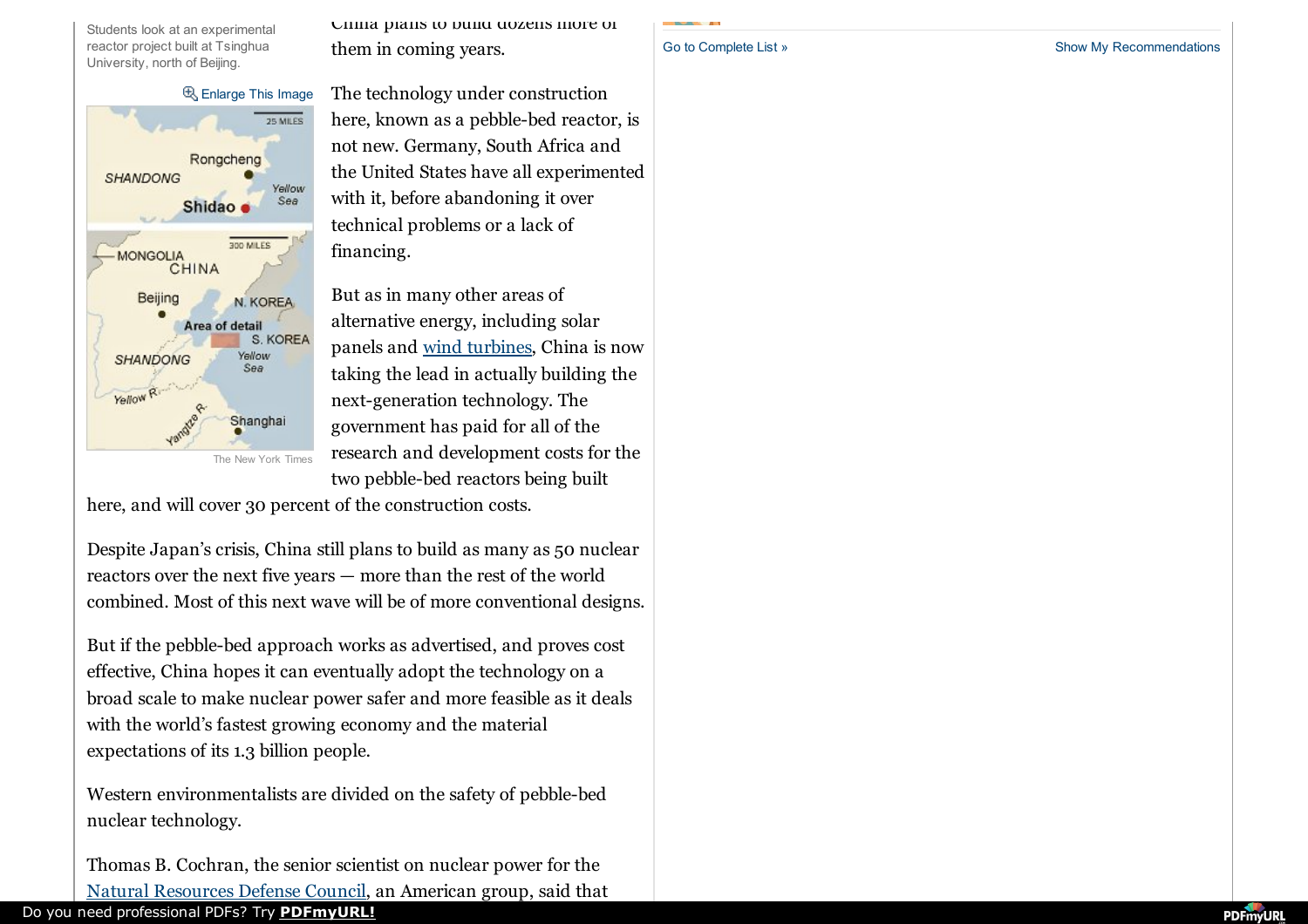such reactors would probably be less dangerous than current nuclear plants, and might be better for the environment than [coal](http://topics.nytimes.com/top/reference/timestopics/subjects/c/coal/index.html?inline=nyt-classifier)-fired plants.

"Over all, in terms of design," he said, "it would appear to be safer, with the following caveat: the safety of any nuclear plant is not just a function of the design but also of the safety culture of the plant."

The executives overseeing construction of the new Chinese reactors say that engineers are already being trained to oversee the extensively computerized controls for the plant, using a simulator at a test reactor that has been operating for a decade near Beijing, apparently without mishap.

But [Greenpeace](http://topics.nytimes.com/top/reference/timestopics/organizations/g/greenpeace/index.html?inline=nyt-org), the international environmentalist group, opposes pebble-bed nuclear reactors, questioning whether any nuclear technology can be truly safe. Wrapping the uranium fuel in graphite greatly increases the volume of radioactive waste eventually requiring disposal, said Heinz Smital, a Greenpeace nuclear technology specialist in Germany.

But he said the waste is far less radioactive per ton than spent uranium fuel rods — one of the big sources of trouble at the Fukushima Daiichi plant.

China is building a repository for high-level nuclear waste, like conventional fuel rods, in the country's arid west. But the far less radioactive spheres, or pebbles, like those from the Shidao reactors will not require such specialized storage; China plans to store the used pebbles initially at the power plants, and later at lower-level radioactive waste disposal sites near the reactors.

Whatever fears the rest of the world may have about China's nuclear ambitions, the environmental cost-benefit analysis contains at least one potential positive: More nukes would let China reduce the heavy reliance on coal and other fossil fuels that now make it the world's

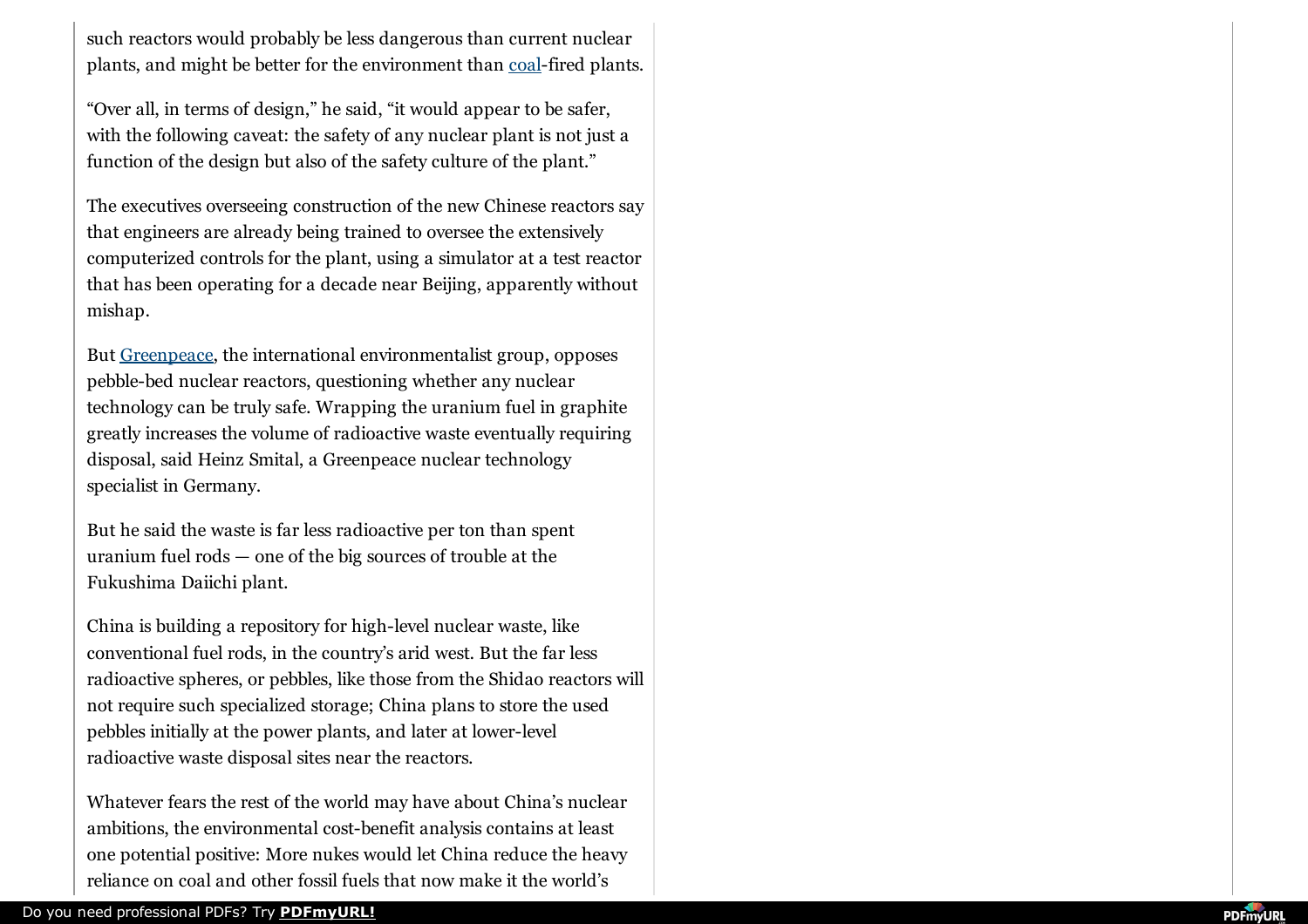biggest emitter of global-warming gases.

"China epitomizes the stark choices that we face globally in moving away from current forms of coal-based electricity," said Jonathan Sinton, the top China specialist at the International Energy Agency in Paris. "Nuclear is an essential alternative" to coal, he said. "It's the only one that can provide the same quality of electricity at a similar scale in the medium and long term."

Chinese leaders have been largely unwilling to engage in the global debate on [climate](http://topics.nytimes.com/top/news/science/topics/globalwarming/index.html?inline=nyt-classifier) change. But they have made a priority of reducing urban air pollution — which kills thousands of people every year and is largely caused by burning coal — and of improving mine safety. Coal mining accidents killed more than 2,400 people in China last year alone.

China's biggest electric company, the state-owned Huaneng Group, now aims to prove that the technology can work on a commercial scale by building the two pebble-bed reactors — each capable of meeting the residential power needs of an American city of 75,000 to 100,000 people. The reactors are expected to go into operation in about four years.

The plants' foundations have already been laid, their steel reinforcing bars pointing skyward, on a desolate landscape dominated by thatchroofed huts and last season's cornfields. Chinese safety regulations require that all nuclear plants be located at least 30 miles from the nearest city, in this case Rongcheng, which has a population of one million.

It was only three days after a tsunami swamped Japan's Fukushima Daiichi plant that China's legislature approved its five-year plan calling for dozens of new nuclear reactors. As the severity of that crisis became evident, Beijing said it would "temporarily suspend" the approval of new nuclear reactors, but would allow construction to

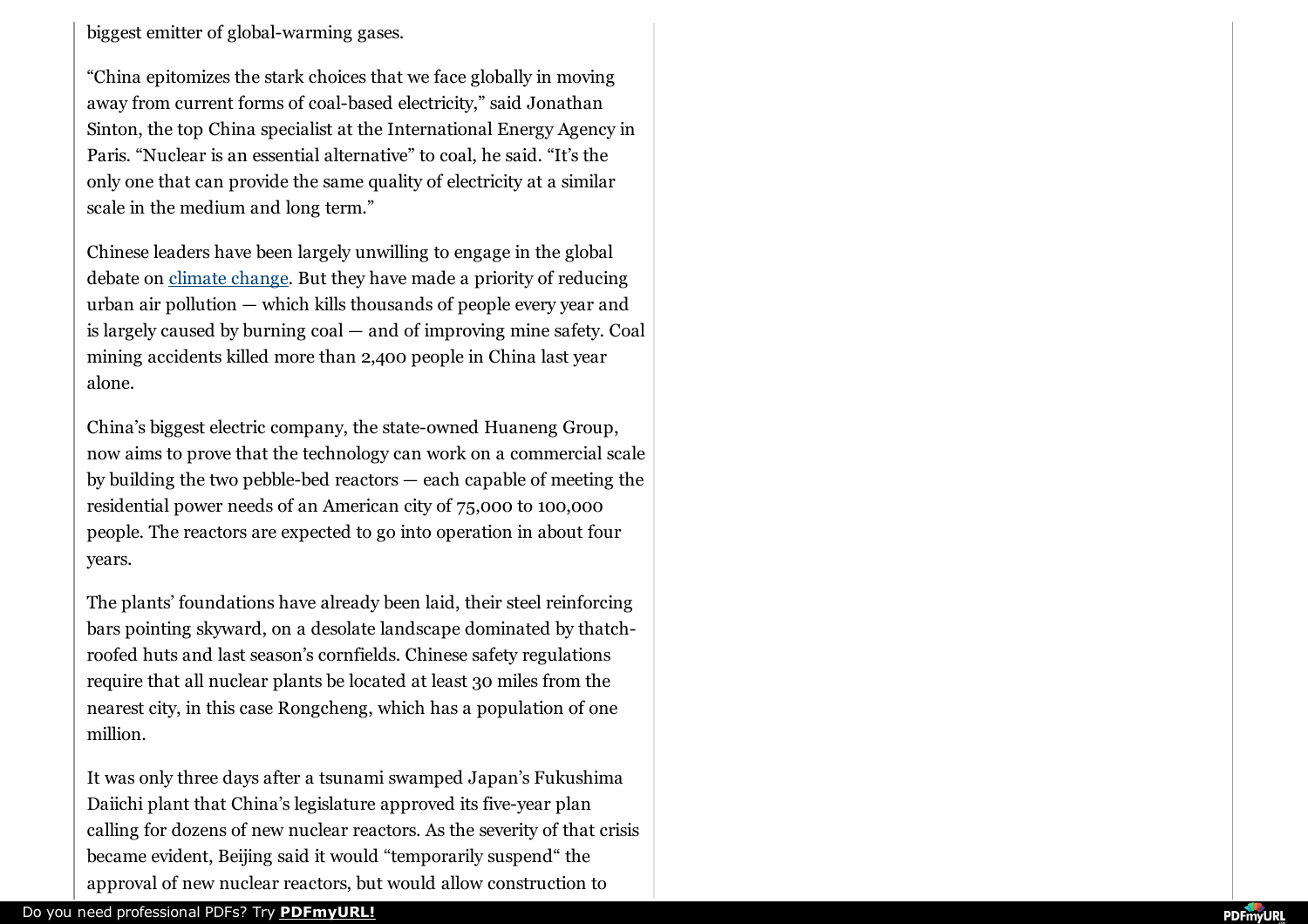proceed at more than two dozen other nuclear projects already under way.

By coincidence, China's cabinet and its national energy bureau had both given final approval for the pebble-bed reactors here in Shidao in the two weeks before the earthquake, said Xu Yuanhui, the father of China's pebble-bed nuclear program.

China's nuclear safety agency has met since the Japanese earthquake and reviewed the Shidao's project plans and site preparation, and has indicated it will be the next project to receive safety clearance.

"The conclusion is clear that it is all ready to start to pour concrete," said Dr. Xu, a former Tsinghua University professor who is now the vice general manager of Chinergy, the contractor building the reactors here.

Germany led the initial research into pebble-bed nuclear reactors and built its own research version in the 1960s. That reactor closed after an accident, caused by a jammed fuel pebble that released traces of radiation — coincidentally nine days after the Chernobyl accident in 1986, at a time of greatly increased worry about nuclear safety. Dr. Xu said that China, learning from the German mishap, had designed its reactors to keep the pebbles from jamming.

South Africa tried hard until last summer to build a pebble-bed reactor but ran into serious cost overruns.

In the United States, the federal government and companies have spent heavily on pebble-bed research. But there has been little appetite for actually building new nuclear reactors  $-$  of any sort  $-$  since the Three Mile Island accident in 1979.

"The Chinese had a determination to build, to show the technology to work, and a commitment to get it done," said Andrew Kadak, a [Massachusetts](http://topics.nytimes.com/top/reference/timestopics/organizations/m/massachusetts_institute_of_technology/index.html?inline=nyt-org) Institute of Technology nuclear engineer specializing in Do you need professional PDFs? Try **[PDFmyURL!](http://pdfmyurl.com)**

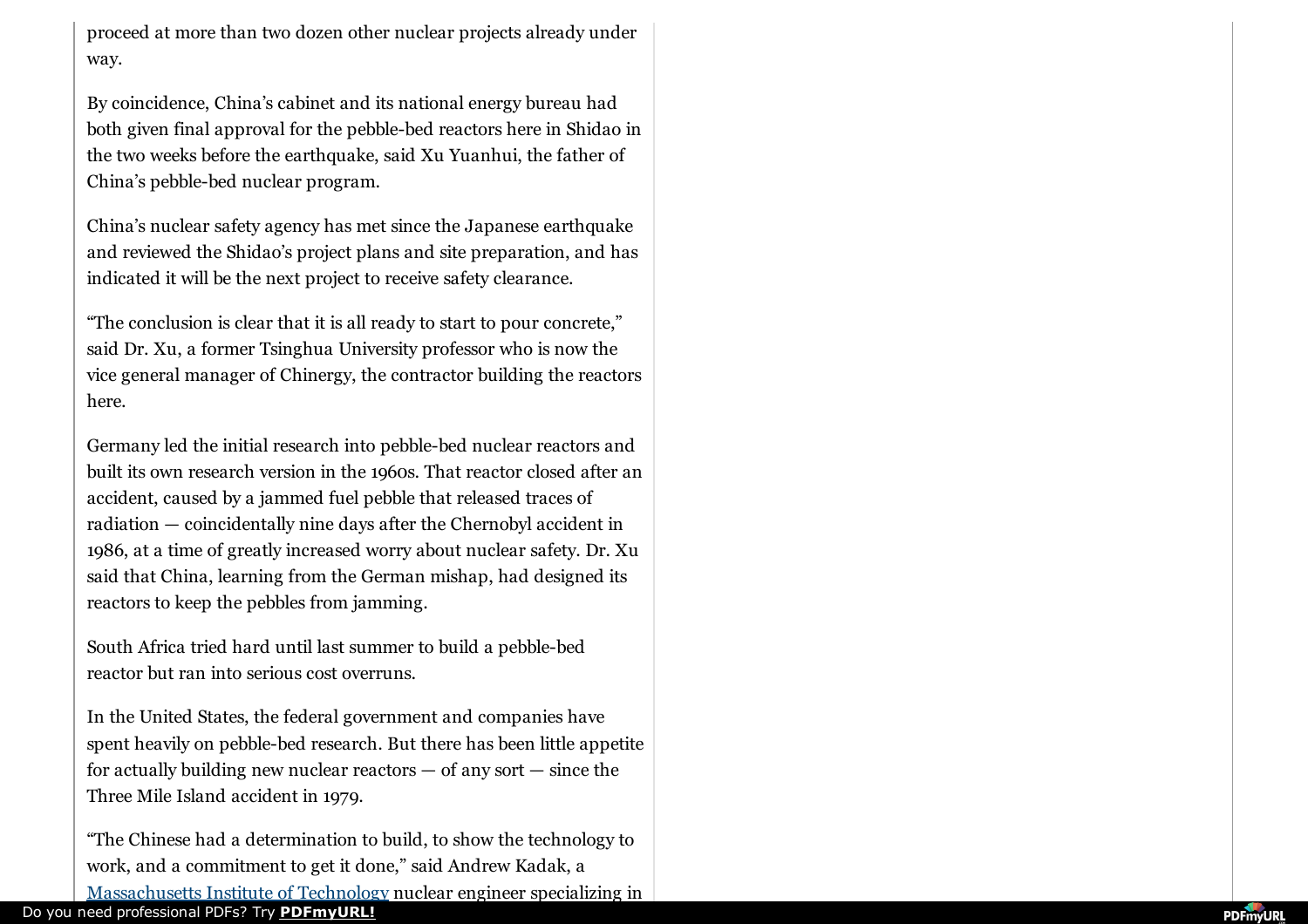pebble-bed reactors. "In the U.S. we didn't have, and still don't have, the commitment."

Massachusetts Institute of Technology nuclear engineer specializing in

*This article has been revised to reflect the following correction:*

## *Correction: March 29, 2011*

*A map on Friday with an article about a new type of nuclear power plant under construction in Shidao, China, gave the wrong location for the nearest big city, Rongcheng. It is about 25 miles north of Shidao, not near Beijing.*

A version of this article appeared in print on March 25, 2011, on page B1 of the New York edition.